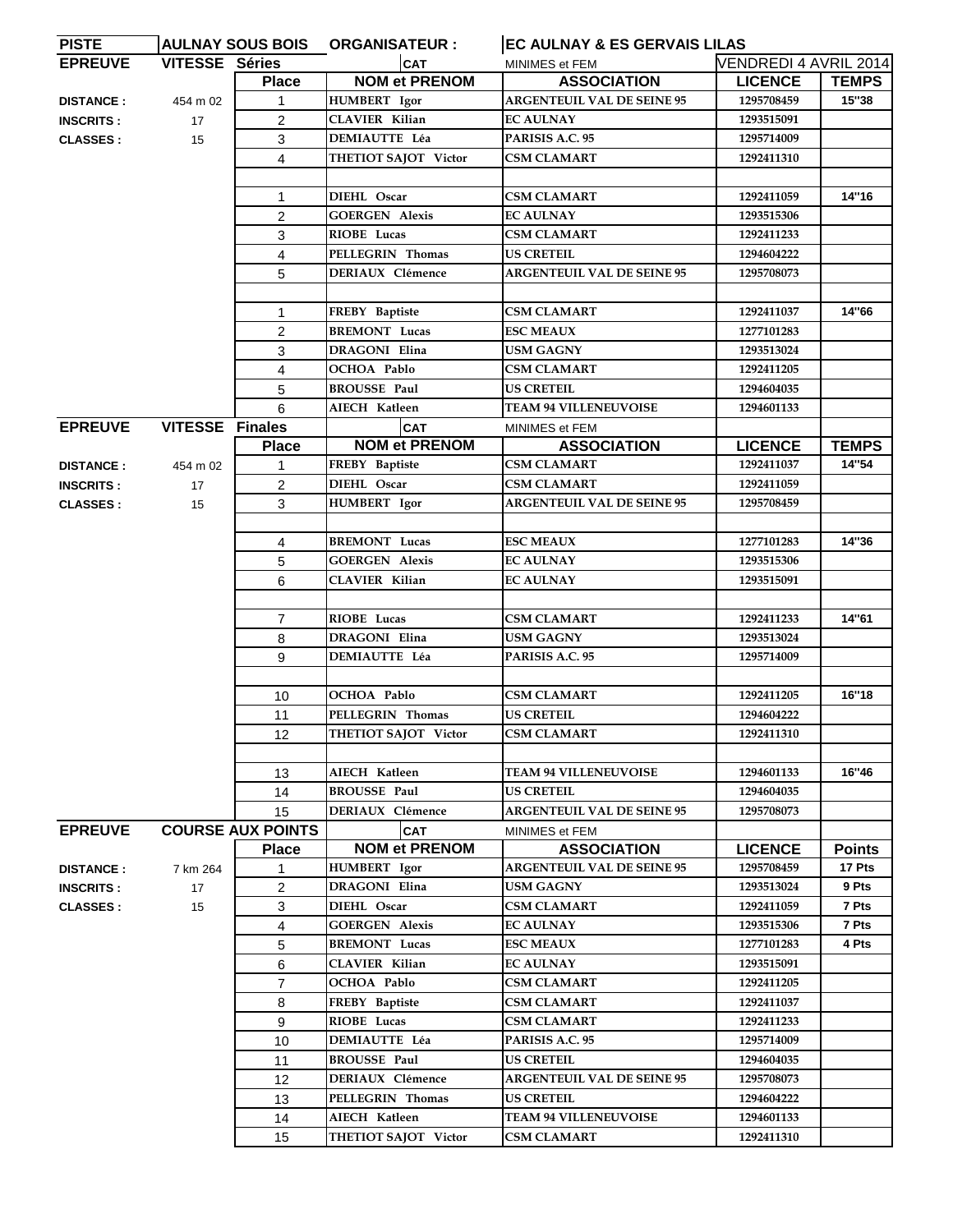| <b>EPREUVE</b>   | <b>OMNIUM</b>  |                | <b>CAT</b>                    | MINIMES et FEM                                    |                |               |
|------------------|----------------|----------------|-------------------------------|---------------------------------------------------|----------------|---------------|
|                  |                | <b>Place</b>   | <b>NOM et PRENOM</b>          | <b>ASSOCIATION</b>                                | <b>LICENCE</b> | <b>Points</b> |
| <b>DISTANCE:</b> |                | 1.             | <b>HUMBERT</b> Igor           | <b>ARGENTEUIL VAL DE SEINE 95</b>                 | 1295708459     | 4 Pts         |
| <b>INSCRITS:</b> | 17             | 2              | DIEHL Oscar                   | CSM CLAMART                                       | 1292411059     | 5 Pts         |
| <b>CLASSES:</b>  | 15             | 3              | FREBY Baptiste                | <b>CSM CLAMART</b>                                | 1292411037     | 9 Pts         |
|                  |                | 4              | <b>GOERGEN Alexis</b>         | <b>EC AULNAY</b>                                  | 1293515306     | 9 Pts         |
|                  |                | 5              | <b>BREMONT</b> Lucas          | <b>ESC MEAUX</b>                                  | 1277101283     | 9 Pts         |
|                  |                | 6              | DRAGONI Elina                 | <b>USM GAGNY</b>                                  | 1293513024     | 10 Pts        |
|                  |                | $\overline{7}$ | <b>CLAVIER Kilian</b>         | <b>EC AULNAY</b>                                  | 1293515091     | 12 Pts        |
|                  |                | 8              | RIOBE Lucas                   | CSM CLAMART                                       | 1292411233     | 16 Pts        |
|                  |                | 9              | OCHOA Pablo                   | <b>CSM CLAMART</b>                                | 1292411205     | 17 Pts        |
|                  |                | 10             | <b>DEMIAUTTE Léa</b>          | PARISIS A.C. 95                                   | 1295714009     | 19 Pts        |
|                  |                | 11             | PELLEGRIN Thomas              | <b>US CRETEIL</b>                                 | 1294604222     | 24 Pts        |
|                  |                | 12             | <b>BROUSSE Paul</b>           | <b>US CRETEIL</b>                                 | 1294604035     | 25 Pts        |
|                  |                | 13             | DERIAUX Clémence              | <b>ARGENTEUIL VAL DE SEINE 95</b>                 | 1295708073     | 27 Pts        |
|                  |                | 14             | THETIOT SAJOT Victor          | CSM CLAMART                                       | 1292411310     | 27 Pts        |
|                  |                | 15             | AIECH Katleen                 | <b>TEAM 94 VILLENEUVOISE</b>                      | 1294601133     | 27 Pts        |
| <b>EPREUVE</b>   | VITESSE Séries |                | <b>CAT</b>                    | <b>CADETS et Dames</b>                            |                |               |
|                  |                | <b>Place</b>   | <b>NOM et PRENOM</b>          | <b>ASSOCIATION</b>                                | <b>LICENCE</b> | <b>TEMPS</b>  |
| <b>DISTANCE:</b> | 454 m 02       | 1              | <b>VIENNE Maxime</b>          | <b>ARGENTEUIL VAL DE SEINE 95</b>                 | 1295708349     | 14"18         |
| <b>INSCRITS:</b> | 24             | 2              | <b>BOUTIN</b> Clément         | <b>CM AUBERVILLIERS 93</b>                        | 1293505413     |               |
| <b>CLASSES:</b>  | 23             | 3              | MEXMES Yanis                  | PARIS CYCLISTE OLYMPIQUE                          | 1275016005     |               |
|                  |                | 4              | LIGOT Yves                    | <b>ARGENTEUIL VAL DE SEINE 95</b>                 | 1295708052     |               |
|                  |                | 5              | ALIKER Jérémie                | <b>US CRETEIL</b>                                 | 1294604002     |               |
|                  |                |                |                               |                                                   |                |               |
|                  |                | $\mathbf{1}$   | LUXEUIL Jérôme                | <b>ARGENTEUIL VAL DE SEINE 95</b>                 | 1295708392     | 13"48         |
|                  |                | 2              | COOLSAET Quentin              | PARISIS A.C. 95                                   | 1295714387     |               |
|                  |                | 3              | <b>BAUGIN Alexis</b>          | US CRETEIL                                        | 1294604027     |               |
|                  |                | 4              | OLIVEIRA Loïc                 | <b>CM AUBERVILLIERS 93</b>                        | 1293505266     |               |
|                  |                | 5              | <b>HEDOUIN Nicolas</b>        | <b>CSM CLAMART</b>                                | 1292411039     |               |
|                  |                | 6              | <b>BAILLARD Laurie</b>        | <b>ARGENTEUIL VAL DE SEINE 95</b>                 | 1295708051     |               |
|                  |                |                |                               |                                                   |                |               |
|                  |                | 1              | LUXEUIL Quentin               | <b>ARGENTEUIL VAL DE SEINE 95</b>                 | 1295708060     | 14"08         |
|                  |                | 2              | PINSON Damien                 | <b>CC NOGENT / OISE</b>                           | 1960037284     |               |
|                  |                | 3              | <b>BUIRETTE</b> Gaëtan        | PARISIS A.C. 95                                   | 1295714438     |               |
|                  |                | 4              | <b>LE BRAS</b> Justine        | <b>ARGENTEUIL VAL DE SEINE 95</b>                 | 1295708416     |               |
|                  |                | 5              | DIONISIO Adam                 | <b>US CRETEIL</b>                                 | 1294604352     |               |
|                  |                | 6              | AUGUSTO Alexandre             | <b>US BOIS SAINT-DENIS</b>                        | 1293532033     |               |
|                  |                |                |                               |                                                   |                |               |
|                  |                | 1              | <b>MALBOIS Alexis</b>         | <b>ARGENTEUIL VAL DE SEINE 95</b>                 | 1295708057     | 14"21         |
|                  |                | $\overline{c}$ | FERREIRA Dominique            | <b>US CRETEIL</b>                                 | 1294604218     |               |
|                  |                | 3              | <b>BRANDEBOURGER Aurélien</b> | <b>ARGENTEUIL VAL DE SEINE 95</b>                 | 1295708011     |               |
|                  |                | 4              | <b>MORARD Mathieu</b>         | PARISIS A.C. 95                                   | 1295714056     |               |
|                  |                | 5              |                               | AGGAR BLOQUERT Marc An ARGENTEUIL VAL DE SEINE 95 | 1295708435     |               |
|                  |                | 6              | <b>SUIRE</b> Virgile          | <b>CSM CLAMART</b>                                | 1292411069     |               |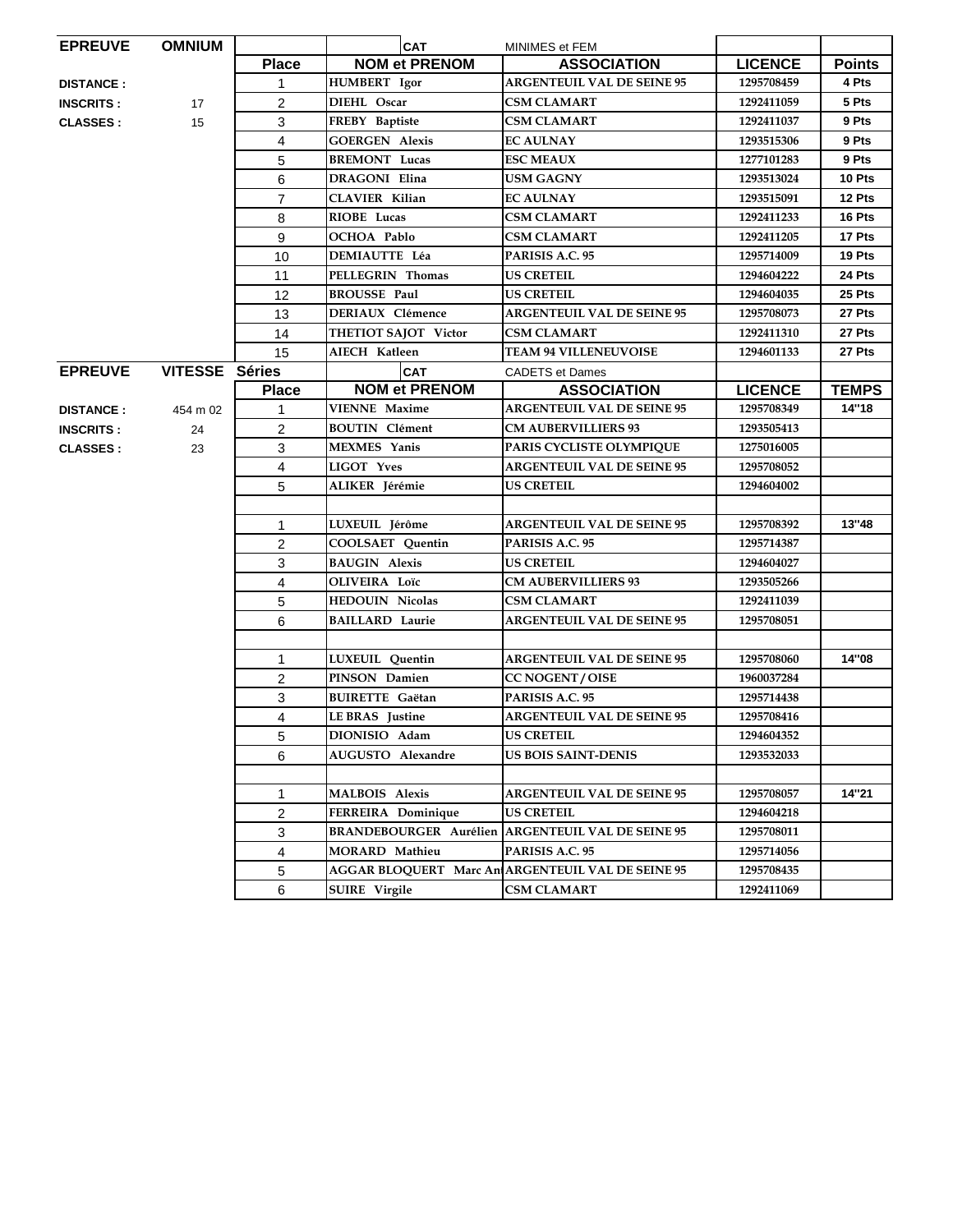| <b>EPREUVE</b>   | <b>VITESSE Finales</b> |                                 | <b>CAT</b>              | <b>CADETS et Dames</b>                                   |                |              |
|------------------|------------------------|---------------------------------|-------------------------|----------------------------------------------------------|----------------|--------------|
|                  |                        | <b>Place</b>                    | <b>NOM et PRENOM</b>    | <b>ASSOCIATION</b>                                       | <b>LICENCE</b> | <b>TEMPS</b> |
| <b>DISTANCE:</b> | 454 m 02               |                                 | <b>VIENNE Maxime</b>    | <b>ARGENTEUIL VAL DE SEINE 95</b>                        | 1295708349     | 15"24        |
| <b>INSCRITS:</b> | 24                     | $\overline{c}$                  | <b>MALBOIS Alexis</b>   | <b>ARGENTEUIL VAL DE SEINE 95</b>                        | 1295708057     |              |
| <b>CLASSES:</b>  | 23                     | 3                               | LUXEUIL Quentin         | <b>ARGENTEUIL VAL DE SEINE 95</b>                        | 1295708060     |              |
|                  |                        | 4                               | LUXEUIL Jérôme          | <b>ARGENTEUIL VAL DE SEINE 95</b>                        | 1295708392     |              |
|                  |                        |                                 |                         |                                                          |                |              |
|                  |                        | 5                               | COOLSAET Quentin        | PARISIS A.C. 95                                          | 1295714387     | 13"42        |
|                  |                        | 6                               | <b>BOUTIN Clément</b>   | <b>CM AUBERVILLIERS 93</b>                               | 1293505413     |              |
|                  |                        | $\overline{7}$                  | PINSON Damien           | <b>CC NOGENT / OISE</b>                                  | 1960037284     |              |
|                  |                        | 8                               | FERREIRA Dominique      | <b>US CRETEIL</b>                                        | 1294604218     |              |
|                  |                        |                                 |                         |                                                          |                |              |
|                  |                        | 9                               | <b>BAUGIN Alexis</b>    | <b>US CRETEIL</b>                                        | 1294604027     | 13"13        |
|                  |                        | 10                              | <b>MEXMES</b> Yanis     | PARIS CYCLISTE OLYMPIQUE                                 | 1275016005     |              |
|                  |                        | 11                              | <b>BUIRETTE Gaëtan</b>  | PARISIS A.C. 95                                          | 1295714438     |              |
|                  |                        | 12                              |                         | <b>BRANDEBOURGER Aurélien ARGENTEUIL VAL DE SEINE 95</b> | 1295708011     |              |
|                  |                        |                                 |                         |                                                          |                |              |
|                  |                        | 13                              | MORARD Mathieu          | PARISIS A.C. 95                                          | 1295714056     | 14"00        |
|                  |                        | 14                              | OLIVEIRA Loïc           | <b>CM AUBERVILLIERS 93</b>                               | 1293505266     |              |
|                  |                        | 15                              | LE BRAS Justine         | <b>ARGENTEUIL VAL DE SEINE 95</b>                        | 1295708416     |              |
|                  |                        | 16                              | LIGOT Yves              | <b>ARGENTEUIL VAL DE SEINE 95</b>                        | 1295708052     |              |
|                  |                        |                                 |                         |                                                          |                |              |
|                  |                        | 17                              | DIONISIO Adam           | <b>US CRETEIL</b>                                        | 1294604352     | 14"61        |
|                  |                        | 18                              | AUGUSTO Alexandre       | <b>US BOIS SAINT-DENIS</b>                               | 1293532033     |              |
|                  |                        | 19                              |                         | AGGAR BLOQUERT Marc An ARGENTEUIL VAL DE SEINE 95        | 1295708435     |              |
|                  |                        | 20                              | <b>SUIRE</b> Virgile    | <b>CSM CLAMART</b>                                       | 1292411069     |              |
|                  |                        | 21                              | ALIKER Jérémie          | <b>US CRETEIL</b>                                        | 1294604002     |              |
|                  |                        | 22                              | <b>HEDOUIN Nicolas</b>  | <b>CSM CLAMART</b>                                       | 1292411039     |              |
|                  |                        | 23                              | <b>BAILLARD Laurie</b>  | <b>ARGENTEUIL VAL DE SEINE 95</b>                        | 1295708051     |              |
| <b>EPREUVE</b>   |                        | <b>ELIMINATION A LA DANOISE</b> | <b>CAT</b>              | <b>CADETS et Dames</b>                                   |                |              |
|                  |                        | <b>Place</b>                    | <b>NOM et PRENOM</b>    | <b>ASSOCIATION</b>                                       | <b>LICENCE</b> | <b>TEMPS</b> |
| <b>DISTANCE:</b> | 4 km 086               | 1                               | <b>VIENNE Maxime</b>    | <b>ARGENTEUIL VAL DE SEINE 95</b>                        | 1295708349     |              |
| <b>INSCRITS:</b> | 24                     | $\overline{2}$                  | <b>MALBOIS Alexis</b>   | <b>ARGENTEUIL VAL DE SEINE 95</b>                        | 1295708057     |              |
| <b>CLASSES:</b>  | 23                     | 3                               | <b>COOLSAET Quentin</b> | PARISIS A.C. 95                                          | 1295714387     |              |
|                  |                        | 4                               | <b>BUIRETTE</b> Gaëtan  | PARISIS A.C. 95                                          | 1295714438     |              |
|                  |                        | 5                               | LUXEUIL Jérôme          | <b>ARGENTEUIL VAL DE SEINE 95</b>                        | 1295708392     |              |
|                  |                        | 6                               | LUXEUIL Quentin         | <b>ARGENTEUIL VAL DE SEINE 95</b>                        | 1295708060     |              |
|                  |                        | $\overline{7}$                  | OLIVEIRA Loïc           | <b>CM AUBERVILLIERS 93</b>                               | 1293505266     |              |
|                  |                        | 8                               | PINSON Damien           | CC NOGENT / OISE                                         | 1960037284     |              |
|                  |                        | 9                               | <b>MORARD Mathieu</b>   | PARISIS A.C. 95                                          | 1295714056     |              |
|                  |                        | 10                              | <b>MEXMES</b> Yanis     | PARIS CYCLISTE OLYMPIQUE                                 | 1275016005     |              |
|                  |                        | 11                              | <b>BOUTIN Clément</b>   | <b>CM AUBERVILLIERS 93</b>                               | 1293505413     |              |
|                  |                        | 12                              | <b>HEDOUIN Nicolas</b>  | <b>CSM CLAMART</b>                                       | 1292411039     |              |
|                  |                        | 13                              |                         | <b>BRANDEBOURGER Aurélien ARGENTEUIL VAL DE SEINE 95</b> | 1295708011     |              |
|                  |                        | 14                              | LE BRAS Justine         | <b>ARGENTEUIL VAL DE SEINE 95</b>                        | 1295708416     |              |
|                  |                        | 15                              | DIONISIO Adam           | <b>US CRETEIL</b>                                        | 1294604352     |              |
|                  |                        | 16                              |                         | AGGAR BLOQUERT Marc An ARGENTEUIL VAL DE SEINE 95        | 1295708435     |              |
|                  |                        | 17                              | FERREIRA Dominique      | <b>US CRETEIL</b>                                        | 1294604218     |              |
|                  |                        | 18                              | ALIKER Jérémie          | <b>US CRETEIL</b>                                        | 1294604002     |              |
|                  |                        |                                 | <b>SUIRE Virgile</b>    | <b>CSM CLAMART</b>                                       | 1292411069     |              |
|                  |                        | 19                              | AUGUSTO Alexandre       | US BOIS SAINT-DENIS                                      | 1293532033     |              |
|                  |                        | 20<br>21                        | <b>BAILLARD Laurie</b>  | <b>ARGENTEUIL VAL DE SEINE 95</b>                        | 1295708051     |              |
|                  |                        |                                 | LIGOT Yves              | <b>ARGENTEUIL VAL DE SEINE 95</b>                        | 1295708052     | <b>CHUTE</b> |
|                  |                        | 22                              | <b>BAUGIN Alexis</b>    | <b>US CRETEIL</b>                                        |                | <b>CHUTE</b> |
|                  |                        | 23                              |                         |                                                          | 1294604027     |              |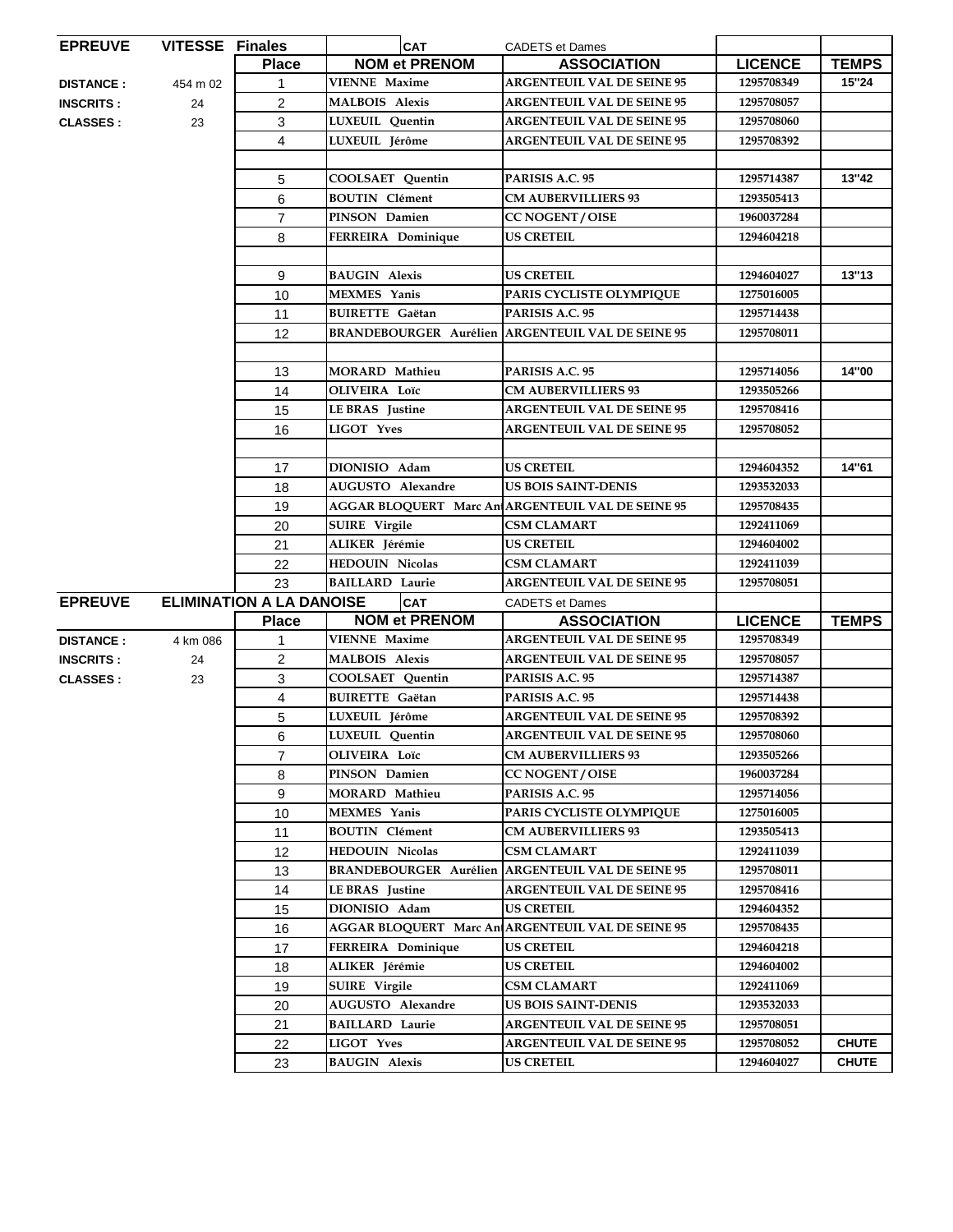| <b>EPREUVE</b>   |               | <b>COURSE AUX POINTS</b> | <b>CAT</b>                    | <b>CADETS et Dames</b>                                   |                |               |
|------------------|---------------|--------------------------|-------------------------------|----------------------------------------------------------|----------------|---------------|
|                  |               | <b>Place</b>             | <b>NOM et PRENOM</b>          | <b>ASSOCIATION</b>                                       | <b>LICENCE</b> | <b>Points</b> |
| <b>DISTANCE:</b> | 9 km 080      | 1                        | <b>VIENNE Maxime</b>          | <b>ARGENTEUIL VAL DE SEINE 95</b>                        | 1295708349     | 21 Pts        |
| <b>INSCRITS:</b> | 24            | $\overline{2}$           | <b>MALBOIS Alexis</b>         | <b>ARGENTEUIL VAL DE SEINE 95</b>                        | 1295708057     | 19 Pts        |
| <b>CLASSES:</b>  | 16            | 3                        | LUXEUIL Ouentin               | <b>ARGENTEUIL VAL DE SEINE 95</b>                        | 1295708060     | 9 Pts         |
|                  |               | 4                        | LUXEUIL Jérôme                | <b>ARGENTEUIL VAL DE SEINE 95</b>                        | 1295708392     | 3 Pts         |
|                  |               | 5                        | <b>BUIRETTE Gaëtan</b>        | PARISIS A.C. 95                                          | 1295714438     | 2 Pts         |
|                  |               | 6                        | COOLSAET Quentin              | PARISIS A.C. 95                                          | 1295714387     | 1 Pt          |
|                  |               | $\overline{7}$           |                               | <b>BRANDEBOURGER Aurélien ARGENTEUIL VAL DE SEINE 95</b> | 1295708011     |               |
|                  |               | 8                        | <b>LIGOT Yves</b>             | <b>ARGENTEUIL VAL DE SEINE 95</b>                        | 1295708052     |               |
|                  |               | 9                        | <b>HEDOUIN Nicolas</b>        | <b>CSM CLAMART</b>                                       | 1292411039     |               |
|                  |               | 10                       | <b>MORARD</b> Mathieu         | PARISIS A.C. 95                                          | 1295714056     |               |
|                  |               | 11                       | AUGUSTO Alexandre             | <b>US BOIS SAINT-DENIS</b>                               | 1293532033     |               |
|                  |               | 12                       | <b>LEBRAS</b> Justine         | <b>ARGENTEUIL VAL DE SEINE 95</b>                        | 1295708416     |               |
|                  |               | 13                       | <b>SUIRE</b> Virgile          | <b>CSM CLAMART</b>                                       | 1292411069     |               |
|                  |               | 14                       | OLIVEIRA Loïc                 | <b>CM AUBERVILLIERS 93</b>                               | 1293505266     |               |
|                  |               | 15                       | <b>BOUTIN</b> Clément         | <b>CM AUBERVILLIERS 93</b>                               | 1293505413     |               |
|                  |               | 16                       | <b>BAILLARD Laurie</b>        | <b>ARGENTEUIL VAL DE SEINE 95</b>                        | 1295708051     |               |
| <b>EPREUVE</b>   | <b>OMNIUM</b> |                          | <b>CAT</b>                    | <b>CADETS et Dames</b>                                   |                |               |
|                  |               | <b>Place</b>             | <b>NOM et PRENOM</b>          | <b>ASSOCIATION</b>                                       | <b>LICENCE</b> | <b>Points</b> |
| <b>DISTANCE:</b> |               | $\mathbf{1}$             | <b>VIENNE Maxime</b>          | <b>ARGENTEUIL VAL DE SEINE 95</b>                        | 1295708349     | 3 Pts         |
| <b>INSCRITS:</b> | 24            | $\overline{2}$           | <b>MALBOIS Alexis</b>         | <b>ARGENTEUIL VAL DE SEINE 95</b>                        | 1295708057     | 6 Pts         |
| <b>CLASSES:</b>  | 16            | 3                        | <b>LUXEUIL</b> Ouentin        | <b>ARGENTEUIL VAL DE SEINE 95</b>                        | 1295708060     | 12 Pts        |
|                  |               | $\overline{4}$           | LUXEUIL Jérôme                | <b>ARGENTEUIL VAL DE SEINE 95</b>                        | 1295708392     | 13 Pts        |
|                  |               | 5                        | <b>COOLSAET</b> Quentin       | PARISIS A.C. 95                                          | 1295714387     | 14 Pts        |
|                  |               | 6                        | <b>BUIRETTE Gaëtan</b>        | PARISIS A.C. 95                                          | 1295714438     | 20 Pts        |
|                  |               | $\overline{7}$           | <b>BOUTIN</b> Clément         | <b>CM AUBERVILLIERS 93</b>                               | 1293505413     | 32 Pts        |
|                  |               | 8                        | <b>BRANDEBOURGER Aurélien</b> | <b>ARGENTEUIL VAL DE SEINE 95</b>                        | 1295708011     | <b>32 Pts</b> |
|                  |               | 9                        | <b>MORARD Mathieu</b>         | PARISIS A.C. 95                                          | 1295714056     | 32 Pts        |
|                  |               | 10                       | <b>OLIVEIRA</b> Loïc          | <b>CM AUBERVILLIERS 93</b>                               | 1293505266     | <b>35 Pts</b> |
|                  |               | 11                       | LE BRAS Justine               | <b>ARGENTEUIL VAL DE SEINE 95</b>                        | 1295708416     | 41 Pts        |
|                  |               | 12                       | <b>HEDOUIN Nicolas</b>        | <b>CSM CLAMART</b>                                       | 1292411039     | 43 Pts        |
|                  |               | 13                       | <b>LIGOT Yves</b>             | <b>ARGENTEUIL VAL DE SEINE 95</b>                        | 1295708052     | 46 Pts        |
|                  |               | 14                       | AUGUSTO Alexandre             | <b>US BOIS SAINT-DENIS</b>                               | 1293532033     | 49 Pts        |
|                  |               | 15                       | <b>SUIRE</b> Virgile          | <b>CSM CLAMART</b>                                       | 1292411069     | 52 Pts        |
|                  |               |                          |                               | <b>ARGENTEUIL VAL DE SEINE 95</b>                        | 1295708051     |               |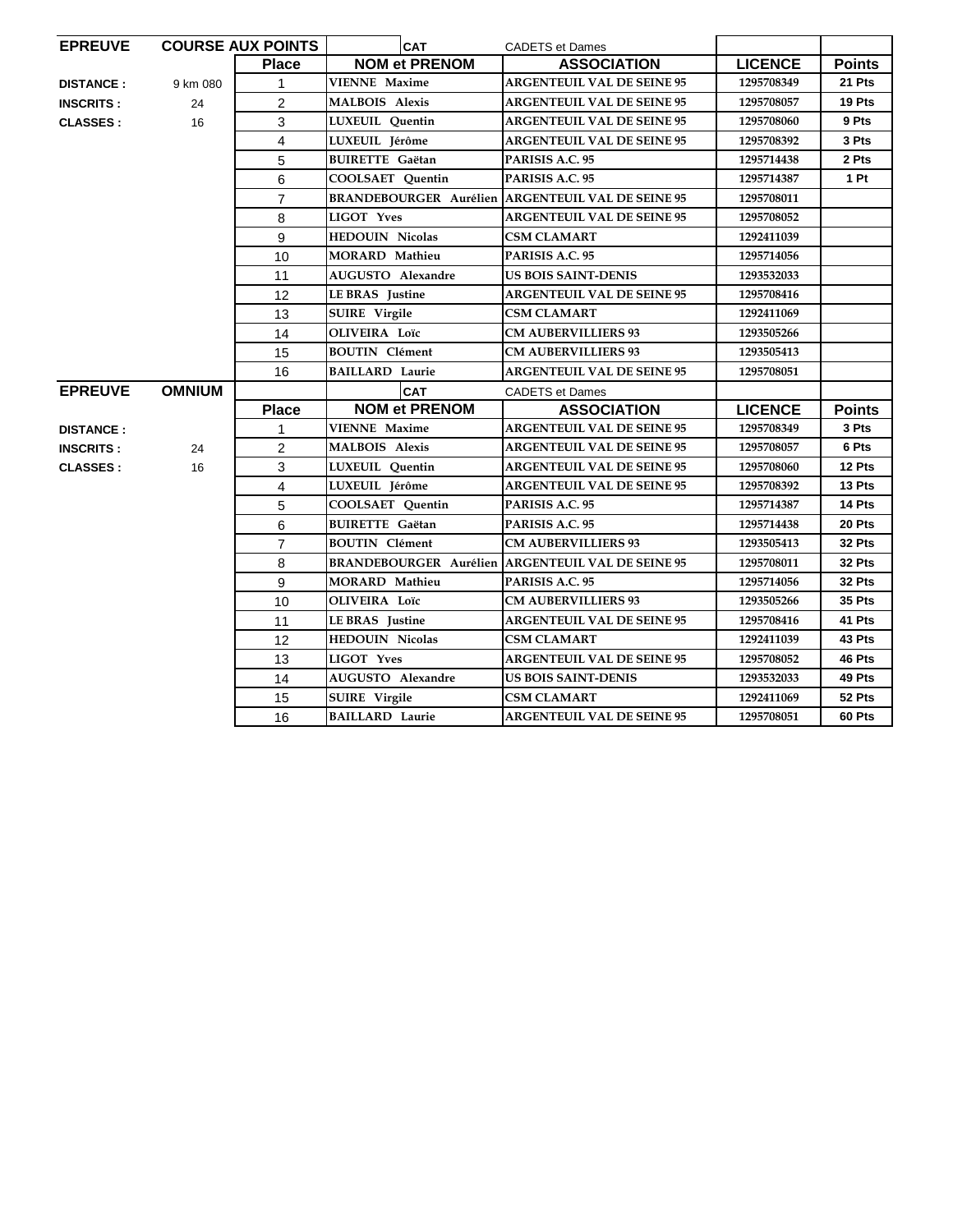| <b>EPREUVE</b>   | <b>ELIMINATION</b> |                          | <b>CAT</b>                 | <b>JUNIORS SENIORS</b>            |                |                 |
|------------------|--------------------|--------------------------|----------------------------|-----------------------------------|----------------|-----------------|
|                  |                    | <b>Place</b>             | <b>NOM et PRENOM</b>       | <b>ASSOCIATION</b>                | <b>LICENCE</b> | <b>TEMPS</b>    |
| <b>DISTANCE:</b> |                    | 1                        | ROUSSEAU Jayson            | <b>TEAM PELTRAX - CSD</b>         | 3097139108     |                 |
| <b>INSCRITS:</b> | 34                 | 2                        | <b>MAITRE Cyril</b>        | TEAM PELTRAX - CSD                | 1277115044     |                 |
| <b>CLASSES:</b>  | 25                 | 3                        | <b>RICHARD Louis</b>       | <b>CC NOGENT / OISE</b>           | 1960037033     |                 |
|                  |                    | 4                        | NOEL Aurélien              | PARISIS A.C. 95                   | 1295714246     |                 |
|                  |                    | 5                        | DUPONQ Mathieu             | USSA PAVILLY BARENTIN             | 1776023265     |                 |
|                  |                    | 6                        | <b>FORLER Thierry</b>      | <b>AV THIAIS</b>                  | 1294627042     |                 |
|                  |                    | $\overline{7}$           | <b>MARTINS</b> Vincent     | <b>GAZ ELEC C DE DOUAI</b>        | 1059043023     |                 |
|                  |                    | 8                        | <b>DECOUARD</b> Victor     | <b>VC GARENNOIS</b>               | 1292407024     |                 |
|                  |                    | 9                        | <b>AUBERNON Erwann</b>     | <b>US CRETEIL</b>                 | 1294604112     |                 |
|                  |                    | 10                       | PREVOST Renald             | PARIS CYCLISTE OLYMPIQUE          | 1275016217     |                 |
|                  |                    | 11                       | <b>MERCIER Nicolas</b>     | <b>VC SAVIGNY SUR ORGE</b>        | 1291301154     |                 |
|                  |                    | 12                       | <b>CORVAISIER Philippe</b> | VC FONTAINEBLEAU AVON             | 1277113140     |                 |
|                  |                    | 13                       | CALZI Sylvain              | USM GAGNY                         | 1293513257     |                 |
|                  |                    | 14                       | <b>BLANCA</b> Vincent      | PARIS CYCLISTE OLYMPIQUE          | 1275016086     |                 |
|                  |                    | 15                       | DIVO François              | <b>USM GAGNY</b>                  | 1293513147     |                 |
|                  |                    | 16                       | <b>GRIGNON René</b>        | <b>CSM VILLENEUVE GARENNE</b>     | 1292420128     |                 |
|                  |                    | 17                       | MARTTALA Carl              | <b>VC GARENNOIS</b>               | 1292407028     |                 |
|                  |                    | 18                       | FREBY Thibault             | <b>CSM CLAMART</b>                | 1292411292     |                 |
|                  |                    | 19                       | <b>VERMONT</b> Samuel      | <b>COURBEVOIE SPORTS CYCLISME</b> | 1292415077     |                 |
|                  |                    | 20                       | <b>MERCIER Vincent</b>     | <b>VC GARENNOIS</b>               | 1292407026     |                 |
|                  |                    | 21                       | <b>MERET</b> Jean Philippe | <b>VC FONTAINEBLEAU AVON</b>      | 1277113055     |                 |
|                  |                    | 22                       | PLUMAIN Alexis             | <b>ES GERVAIS LILAS</b>           | 1293516165     |                 |
|                  |                    | 23                       | SLUSARSKI Michal           | <b>GAZ ELEC C DE DOUAI</b>        | 1059043024     |                 |
|                  |                    | 24                       | THILLAY Morgan             | US BOIS SAINT-DENIS               | 1293532005     |                 |
|                  |                    | 25                       | <b>CIPRIEN Kenny</b>       | A. C. B. B.                       | 3097139077     |                 |
| <b>EPREUVE</b>   |                    | <b>COURSE AUX POINTS</b> | <b>CAT</b>                 | <b>JUNIORS SENIORS</b>            |                |                 |
|                  |                    | <b>Place</b>             | <b>NOM et PRENOM</b>       | <b>ASSOCIATION</b>                | <b>LICENCE</b> | <b>Points</b>   |
| <b>DISTANCE:</b> | 18 km 160          | 1                        | <b>MAITRE</b> Cyril        | <b>TEAM PELTRAX - CSD</b>         | 1277115044     | 43 Pts          |
| <b>INSCRITS:</b> | 34                 | 2                        | ROUSSEAU Jayson            | <b>TEAM PELTRAX - CSD</b>         | 3097139108     | 31 Pts          |
| <b>CLASSES:</b>  | 23                 | 3                        | NOEL Aurélien              | PARISIS A.C. 95                   | 1295714246     | 13 Pts          |
|                  |                    | 4                        | <b>MERET</b> Jean Philippe | <b>VC FONTAINEBLEAU AVON</b>      | 1277113055     | 12 Pts          |
|                  |                    | 5                        | <b>FORLER Thierry</b>      | <b>AV THIAIS</b>                  | 1294627042     | 8 Pts           |
|                  |                    | 6                        | <b>RICHARD Louis</b>       | CC NOGENT / OISE                  | 1960037033     | 5 Pts           |
|                  |                    | $\overline{7}$           | <b>MARTINS</b> Vincent     | <b>GAZ ELEC C DE DOUAI</b>        | 1059043023     | 5 Pts           |
|                  |                    | 8                        | DUPONQ Mathieu             | <b>USSA PAVILLY BARENTIN</b>      | 1776023265     | 4 Pts           |
|                  |                    | 9                        | <b>CORVAISIER Philippe</b> | VC FONTAINEBLEAU AVON             | 1277113140     | 3 Pts           |
|                  |                    | 10                       | <b>AUBERNON Erwann</b>     | US CRETEIL                        | 1294604112     | 1 Pt            |
|                  |                    | 11                       | <b>DECOUARD Victor</b>     | <b>VC GARENNOIS</b>               | 1292407024     | 1 Pt            |
|                  |                    | 12                       | SLUSARSKI Michal           | <b>GAZ ELEC C DE DOUAI</b>        | 1059043024     | 1P <sub>t</sub> |
|                  |                    | 13                       | PREVOST Renald             | PARIS CYCLISTE OLYMPIQUE          | 1275016217     | 1P <sub>t</sub> |
|                  |                    | 14                       | <b>GRIGNON René</b>        | <b>CSM VILLENEUVE GARENNE</b>     | 1292420128     | 1 Pt            |
|                  |                    | 15                       | FREBY Thibault             | <b>CSM CLAMART</b>                | 1292411292     | 1P <sub>t</sub> |
|                  |                    | 16                       | PLUMAIN Alexis             | <b>ES GERVAIS LILAS</b>           | 1293516165     |                 |
|                  |                    | 17                       | <b>MERCIER Nicolas</b>     | VC SAVIGNY SUR ORGE               | 1291301154     |                 |
|                  |                    | 18                       | <b>CIPRIEN Kenny</b>       | A. C. B. B.                       | 3097139077     |                 |
|                  |                    | 19                       | CALZI Sylvain              | <b>USM GAGNY</b>                  | 1293513257     |                 |
|                  |                    | 20                       | MARTTALA Carl              | <b>VC GARENNOIS</b>               | 1292407028     |                 |
|                  |                    | 21                       | <b>BLANCA</b> Vincent      | PARIS CYCLISTE OLYMPIQUE          | 1275016086     |                 |
|                  |                    | 22                       | <b>MERCIER Vincent</b>     | <b>VC GARENNOIS</b>               | 1292407026     |                 |
|                  |                    | 23                       | <b>VERMONT</b> Samuel      | <b>COURBEVOIE SPORTS CYCLISME</b> | 1292415077     |                 |